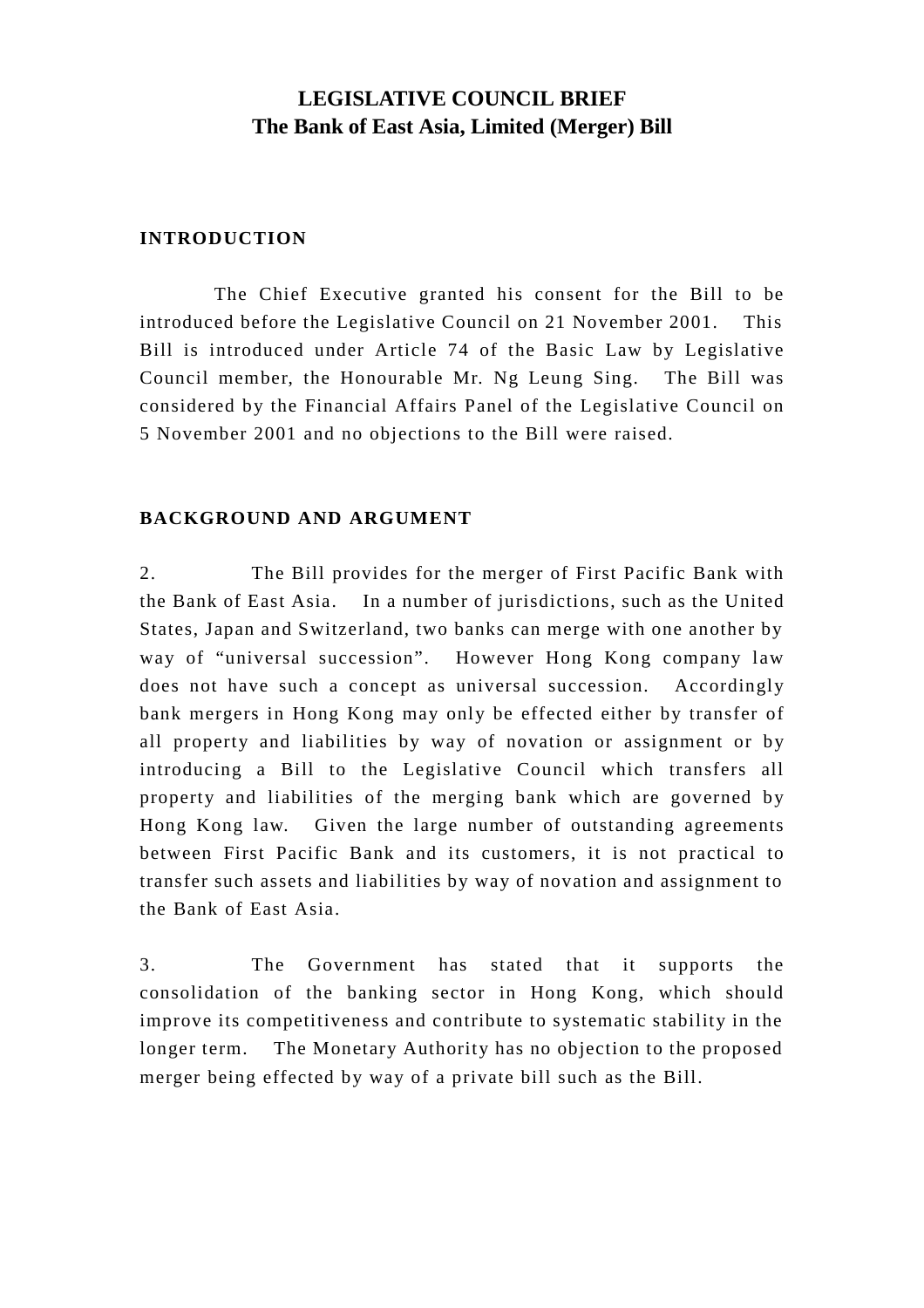4. The Bill has advantages for First Pacific Bank's customers. Customers will have the reassurance that all Hong Kong law governed property and liabilities of First pacific Lank have been properly transferred to the Bank of East Asia. Customers will also not be inconvenienced by having to sign new customer documentation. Further, the basis of the transfer of the Hong Kong law governed property and liabilities between First Pacific Bank and the Bank of East Asia will be publicly known and uniform.

5. Since the early 1980s the Legislative Council has passed thirteen ordinances implementing mergers of banks and other authorised institutions. The Bill is based on the form of these previous bank merger ordinances enacted by the Legislative Council.

## **THE BILL**

6. The purpose of the Bill is to transfer the undertaking of First Pacific Bank of East Asia. Both banks are licensed under the Bank Ordinance and are incorporated in Hong Kong.

**7.** The Bill provides for the vesting of the undertaking of First Pacific Bank in the Bank of East Asia on the appointed day. The key provisions of the Bill are summarised in the following paragraphs.

**8. Clause 3** provides that the board of directors of First Pacific Bank may determine an appointed day upon which the merger will take effect and that such appointed day must be notified by both First Pacific Bank and the Bank of East Asia in the Gazette.

9. **Clause 4** provides that First Pacific Bank's name be changed and authorised capital reduced on the appointed day and banking licence be revoked on a day determined by the monetary Authority and notified in the Gazette.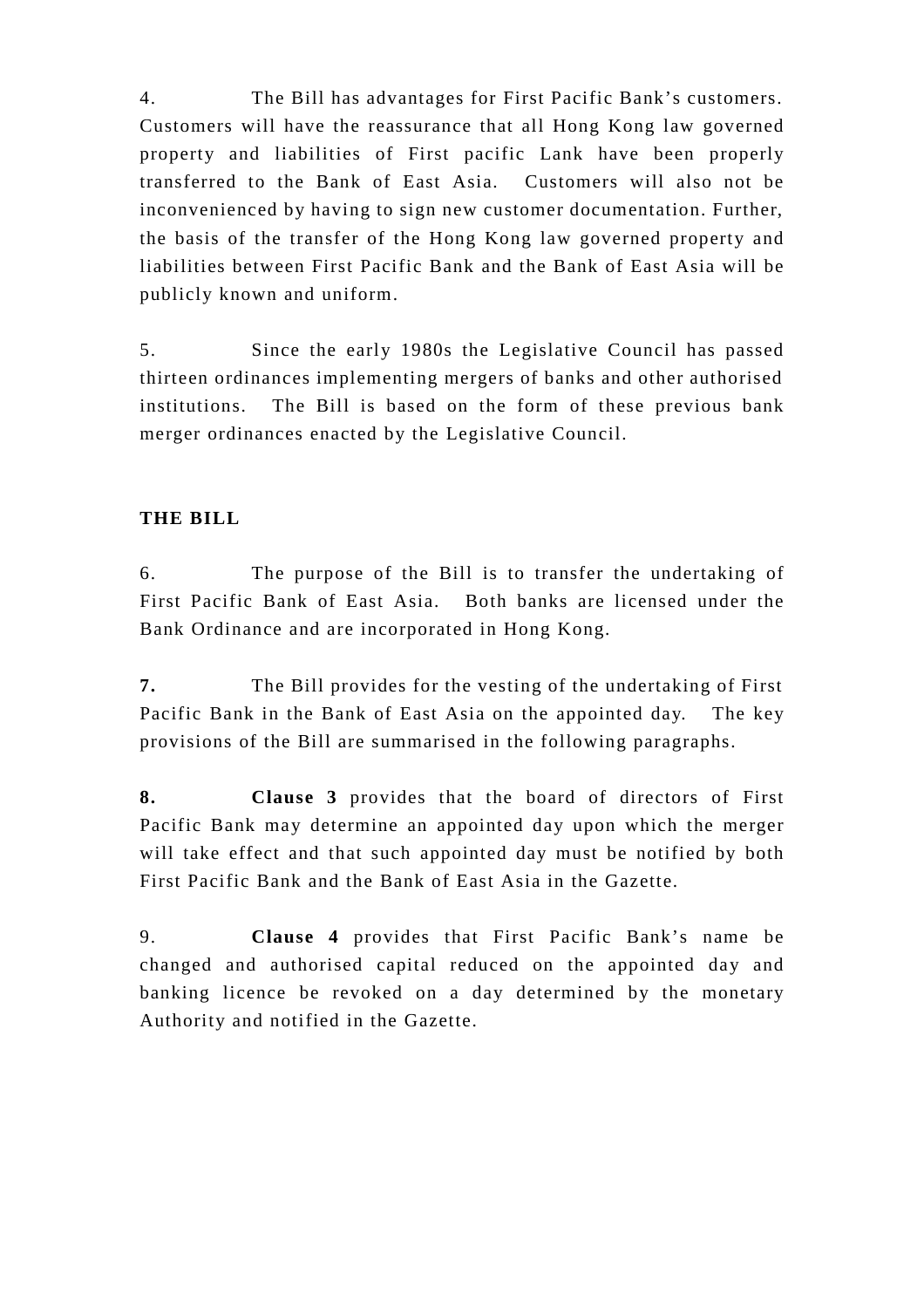10. **Clause 5** is the main transfer and vesting provision in the Bill. It provides that the undertaking of First Pacific Bank shall transfer to and vest in the Bank of East Asia as if the Bank of East Asia were the same person in law as First Pacific Bank upon the appointed day.

11. **Clause 6** deals with property which, before the merger, is held by First Pacific Bank in a capacity as a trustee. It provides that in such case, the relevant document should be read as if references to First Pacific Bank were references to the Bank of East Asia.

12. **Clause 7(a) to (k)** provides that all contracts and agreements made with, given to or by or addressed to First Pacific Bank shall, after the merger takes effect, be construed as if the Bank of East Asia had been the original party instead of First Pacific Bank and, accordingly, all references to First Pacific Bank must be construed as if they were to the Bank of East Asia. **Clause 7(a) to (k)** also provides for accounts, negotiable instruments, powers of attorney, security, court orders, arbitration awards and judgements to be transferred to the Bank of East Asia upon the appointed day.

13. **Clause 7(1)** deals with data privacy issues under the Personal Data (privacy) Ordinance. It provides that the Privacy Commissioner may exercise in respect of the Bank of East Asia any power which he may, before the merger, have exercised in respect of First Pacific Bank. It also provides that the transfer of personal data form First Pacific Bank to the Bank of East Asia under the Bill shall not result in a breach of any duty of confidentiality or a contravention of the Personal Data (Privacy) Ordinance.

14. **Clause 8** provides for the accounting treatment of the Bank of East Asia following First Pacific Bank's merger with it.

15. **Clause 9** provides that all First Pacific Bank's contracts of employment with its employees shall be transferred to the Bank of East Asia at the merger but that such contracts shall be deemed for all purposes to be a single continuing employment. **Clause 9** also provides that no directors, secretary or auditor of First Pacific Bank shall, by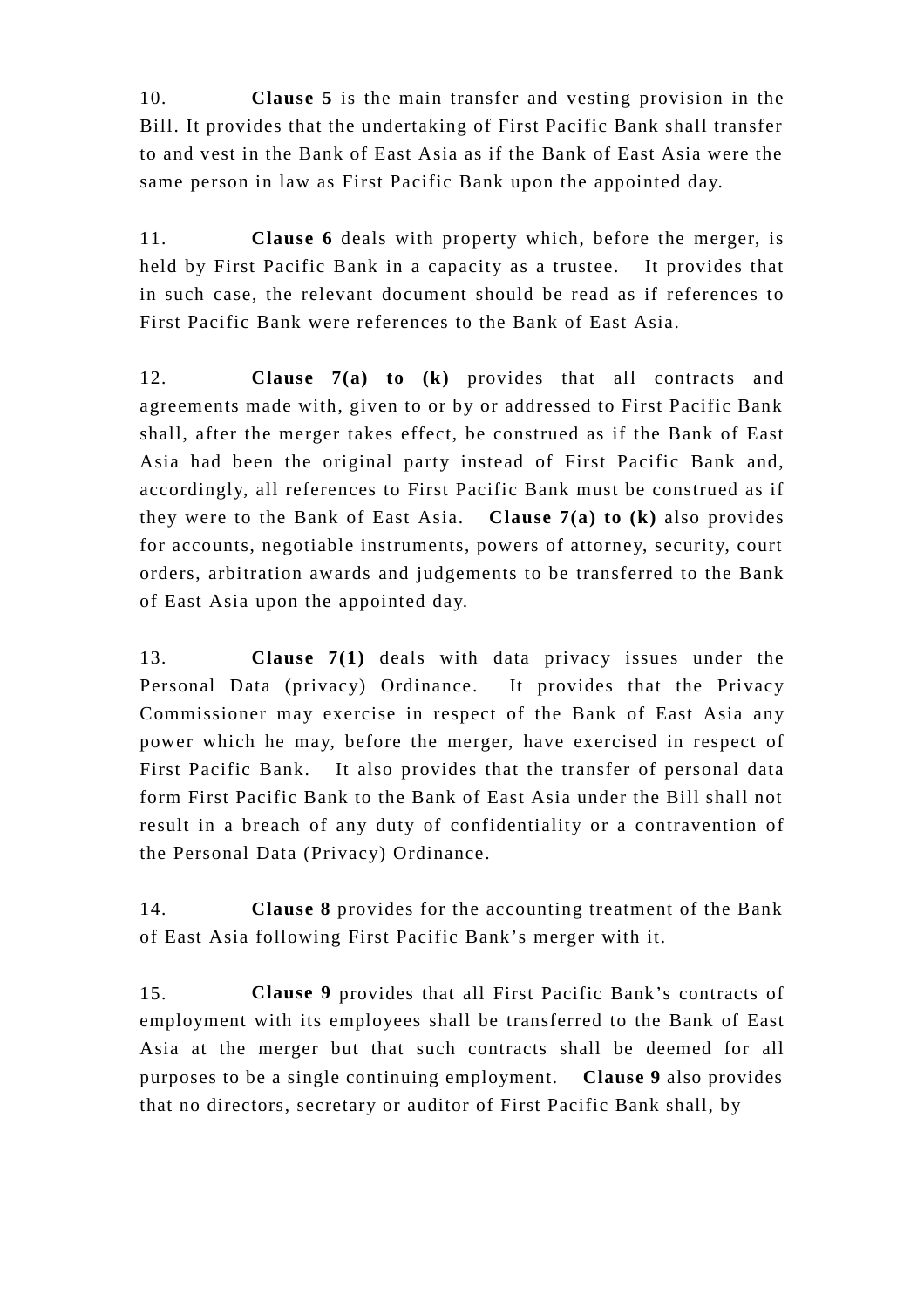virtue of the merger only, automatically become a director, secretary or auditor of the Bank of East Asia.

16. **Clause 10** ensures that First Pacific Bank's pension fund scheme shall continue to operate but in respect of the Bank of East Asia not First Pacific Bank following the merger. It also ensures that former employees of First Pacific Bank and existing employees of East Asia shall continue to enjoy the same rights following the merger as before the merger under their respective pension fund schemes and that the merger shall not automatically bestow any additional entitlements to such employees.

17. **Clause 11** prevents the merger of First Pacific Bank with the Bank of East Asia constituting an event of default or a termination event in a contract or agreement to which any of First Pacific Bank or the Bank of East Asia or their respective subsidiaries is a party.

18. **Clauses 12 to 14** set out provisions dealing with evidence and the admissibility of evidence in respect of any matter for or against First Pacific Bank which, after the merger, becomes admissible in evidence in respect of the same matter for or against the Bank of East Asia , including for the purposes of the vesting, custody and control of banker's records under the Evidence Ordinance.

19. **Clause 15** deals with the effect of the merger on interests in land in Hong Kong held by First Pacific Bank and provides that the vesting of First Pacific Bank's interests in land in the Bank of East Asia pursuant to the merger does not constitute an acquisition, assignment, transfer or parting with possession under the Landlord and Tenant (Consolidation) Ordinance. **Clause 15** also provides that the vesting in Bank of East Asia of First Pacific Bank's interests in land under the merger will not affect or extinguish any priority under the Land Registration Ordinance.

20. **Clause 16** states that nothing in the Bill shall exempt either First Pacific Bank or the Bank of East Asia from any of the provisions of the Banking Ordinance and other ordinances regulating the carrying on of their businesses.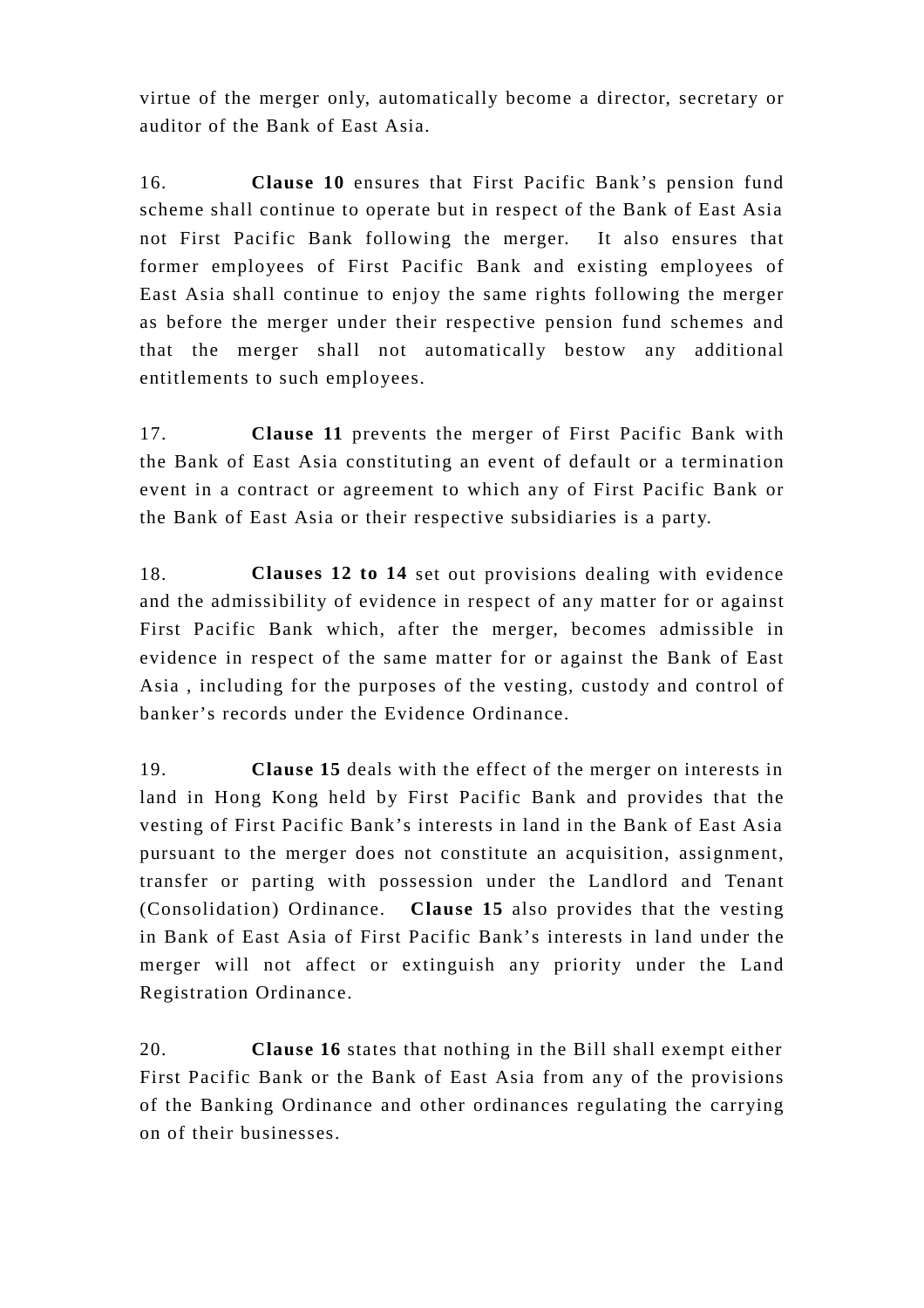21. **Clause 17** provides that the Bill does not prevent the bank of East Asia amending its memorandum and articles of association or dealing with its property or business generally. **Clause 17** also provides that nothing it the Bill prevents First Pacific Bank doing the same before the merger.

22. **Clause 18** provides that nothing in the Bill once enacted shall affect the rights of the Central Authorities or the Government under the Basic Law and other laws.

### **LEGISLATIVE TIMETABLE**

| 23. | The legislative timetable is as follows $-$                                                                                               |                  |
|-----|-------------------------------------------------------------------------------------------------------------------------------------------|------------------|
|     | Financial Affairs Panel                                                                                                                   | 5 November 2001  |
|     | Publication in the Gazette for the first time                                                                                             | 23 November 2001 |
|     | Publication in the Gazette for the second 30 November 2001<br>time                                                                        |                  |
|     | Member in charge of the Bill gives notice of 30 November 2001<br>intention to present the Bill to the Clerk of<br>the Legislative Council |                  |
|     | First reading and commencement of Second 5 December 2001<br>Reading debate                                                                |                  |
|     | House Committee                                                                                                                           | 7 December 2001  |
|     | Resumption of Second Reading, Committee To be notified<br>Stage and Third Reading                                                         |                  |